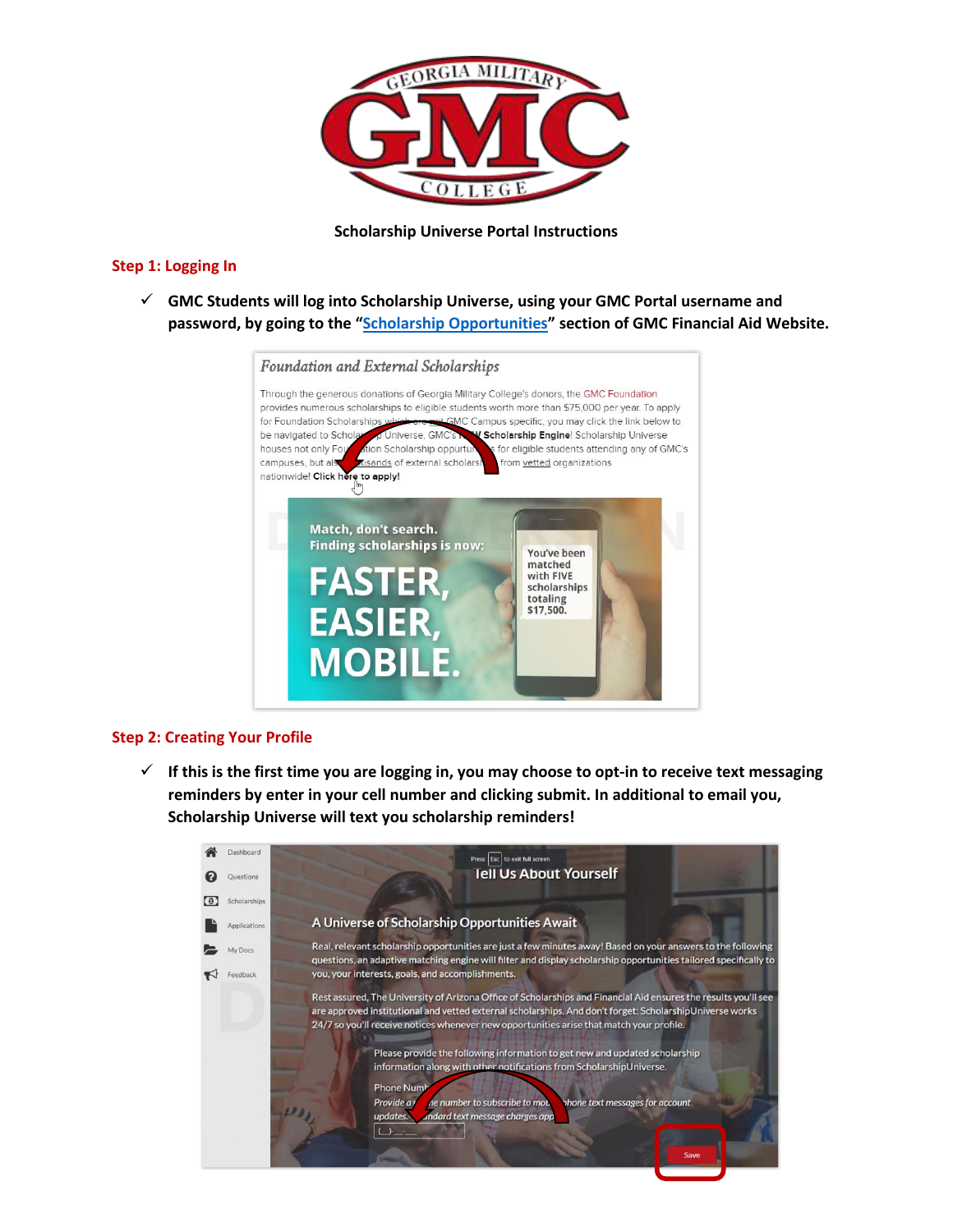## **Step 3: Answer Questions**

- ✓ **You will now begin answering questions in order to match to various scholarships!** 
	- o **Many questions will be prefilled, such as your declared major at GMC, cumulative GPA, SAP Status, etc. The system will ask you to confirm these are accurate, prior to submitting.**
	- o **There are a lot of questions, so be sure to set aside a block of time to complete these. You may even come back another day to finish – don't worry, the system will save your progress.**
	- o **If at any time you wish to stop answering questions – you may. The system will tell you what scholarships you are eligible for based on the questions your have answered. Each question you answer will help you get matched to more scholarship opportunities!**

| What is your cumulative GPA? $\odot$                                      |            |
|---------------------------------------------------------------------------|------------|
| $\overline{4}$                                                            | N/A        |
| What is your current or intended enrollment status for the academic year? |            |
| Full time $\times$                                                        | N/A        |
| What is your current academic level?                                      |            |
| High School - Senior X                                                    | $\Box$ N/A |
| What is your expected academic level next academic year?                  |            |

- ✓ **If you have already completed the step above, but are logging back in, you might see a grey bar at the top of your screen. This reminder lets you know you have more questions to answer. This is good news!** 
	- o **If you're curious how many more questions you have, you can see the number of questions you need to update on your Dashboard.**

You still have outstanding questions that may qualify you for more opportunities! Click here to  $\bullet$ continue answering more matching questions.  $\blacksquare$ 

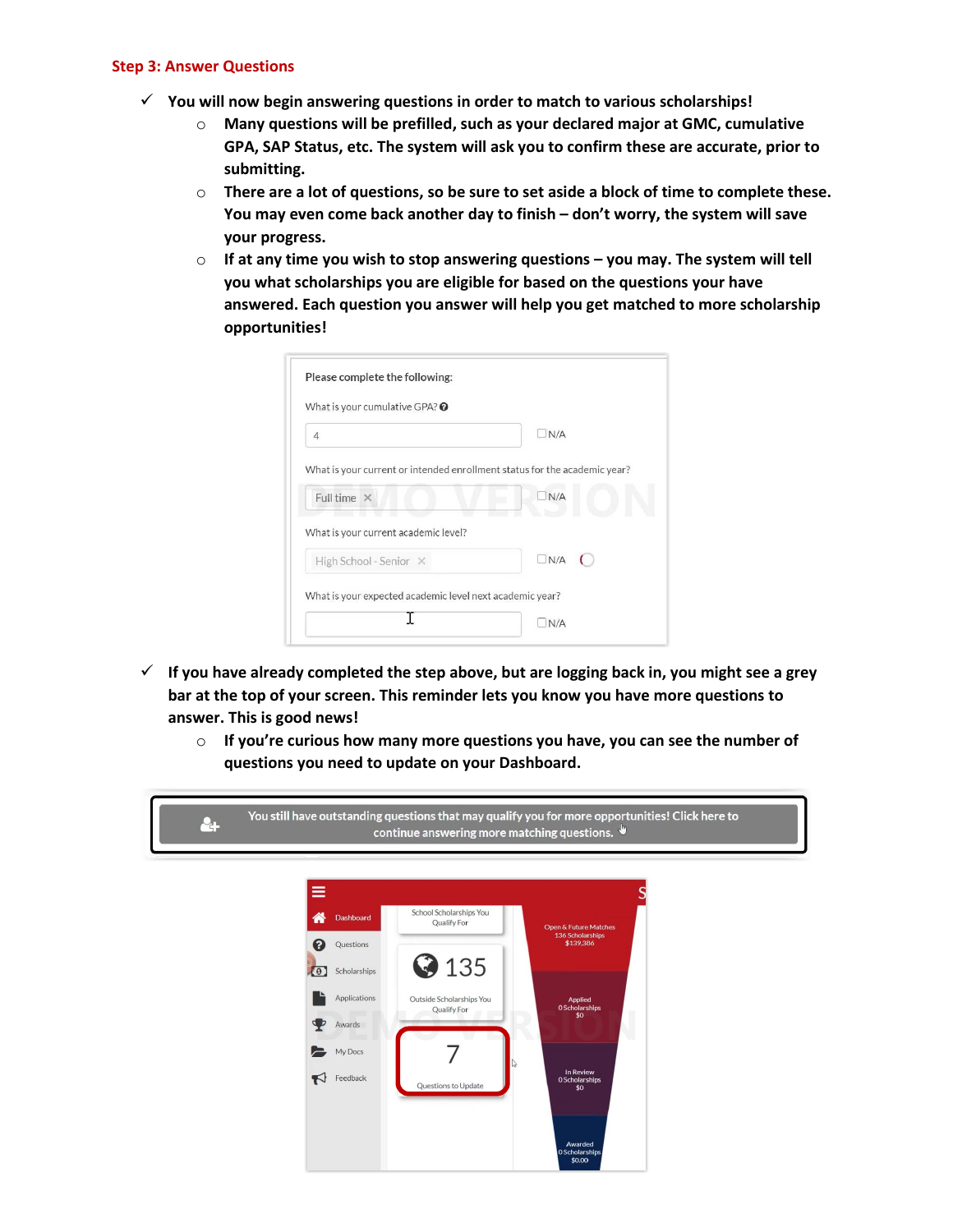- ✓ **If you would like to access past questions you have already answered, and ensure they are still accurate (it is important your answers stay up to date) you may do so by clicking on the "Questions Tab" at the top-right of the screen.** 
	- o **This will take you to your listing of questions and answers.**
	- o **You may review your answers, see when they were last updated and select "Edit" if you would like to make any changes.**

| Ξ                                                          |                                                                    |                                          |      |
|------------------------------------------------------------|--------------------------------------------------------------------|------------------------------------------|------|
| 俗<br>Dashboard<br>ฌ<br>Questions                           | <b>Dashboard</b><br>You still ha<br>$\frac{1}{2}$<br>n,<br>N.<br>w |                                          |      |
| Scholarships<br>$\odot$<br>Applications                    | Scholarship<br><b>Opportunities</b>                                |                                          |      |
| ۳<br>Question                                              | Answer(s)                                                          | $\overline{\mathbf{r}}$<br>Last Answered | Edit |
| Are you currently or planning to attend medical school?    | N/A                                                                | 10/15/2018                               |      |
| Do you have an interest in participating in an internship? | No                                                                 | 2/6/2020                                 |      |
| Do you have an interest in studying abroad?                | No                                                                 | 2/6/2020                                 |      |
| Do you have financial need?                                | $\mathbb{V}$<br>Yes                                                | 10/15/2018                               |      |

✓ **As you answer questions and update answers, you will see your number of matches and funding opportunities fluctuate. This is a good visual of how many scholarships you have been matched with and the possible funding you could get if selected!** 



- ✓ **After you have answered several profile questions, you will be asked if you would like to view your current scholarship matches, or, continue answering questions. If you choose to view your current scholarship matches, be sure you remember to come back and finish answering your profile questions later.**
- ✓ **When viewing your scholarship matches you may sort them by "School Scholarships First" – this will put GMC's Foundation Scholarships you may be eligible for at the top of your list. To do this, click on the sort field at the top right of the page. Remember, Scholarship Universe also matches you to thousands of external scholarship as well!**